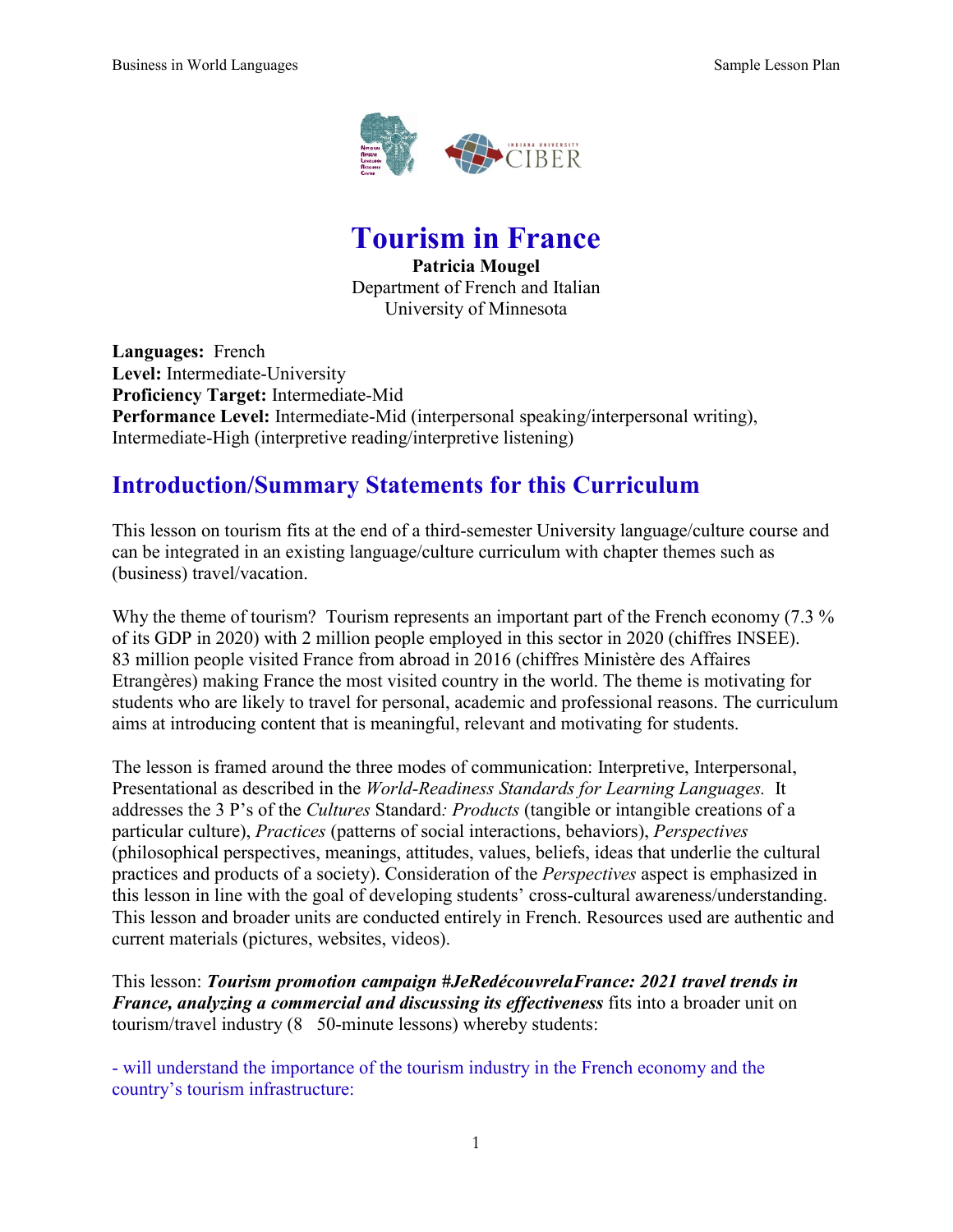- Lesson 1: **Types of accommodation**: hotels, gîtes ruraux, campings and their categories. Lesson to incorporate authentic pictures of different types of lodging, websites, INSEE statistical data, simulation of hotel booking for a business trip.
- Lesson 2: **Types of restaurants and their categories**. Lesson to incorporate authentic pictures of restaurants, websites, *Guide Michelin* information, simulation of a phone reservation for a business lunch.
- Lesson 3: **Most visited tourist sites in France**. Lesson to incorporate authentic pictures, websites. Statistical data regarding number of overnight stays, site entrance fees, amount spent, clientele. Simulation of an afternoon trip to local tourist site for business partners.
- Lesson 4: **French transportation system**: highways, train/high-speed train TGV network. Lesson to incorporate authentic pictures, SNCF rail network map, SNCF website. Simulation of a train reservation for a business trip.

- will understand the role of vacation time (*practices*) in French culture and the history behind it (*perspectives*) and how it impacts the tourism industry:

• Lesson 5: **Work and vacation time**. Lesson to incorporate data on paid vacation time, 35-hour workweek, texts on work/family-personal time balance. Simulation of a conversation with a co-worker recently arrived from the U.S.

- will analyze and discuss the effectiveness of a French website advertising campaign: *#JeRedécouvrelaFrance* to promote domestic tourism after the Covid-19 pandemic.

• Lesson 6: **Promoting tourism through a website campaign** (described in details in this document)

- will learn how to use an authentic travel site in order to plan sightseeing trips after a business trip in France, and create a Vlog (video blog):

- Lesson 7: **Organizing theme-based sightseeing trips**. Lesson to incorporate SNCF (Société Nationale des Chemins de Fer) website, trips planning forms. Simulation of e-mail communication with parent company in travel industry.
- Lesson 8: **Creating an advertising video blog**. Lesson to incorporate SNCF website. Creation of a video blog advertising theme-based travel (e.g. travel for history enthusiasts, travel for individuals interested in food/wine tasting)

# **Student Profile**

The target course audience is college students who want to develop Intermediate-level proficiency in French and develop cross-cultural awareness and understanding while exploring cultural content. Expected level of proficiency (from ACTFL) is Intermediate-Mid (Interpersonal/Presentational) and Intermediate-High (Interpretive). Some students may be taking the course to satisfy a language requirement, others for personal enjoyment/interest or career goals. Students come from a range of backgrounds and areas of studies including global studies and business/marketing.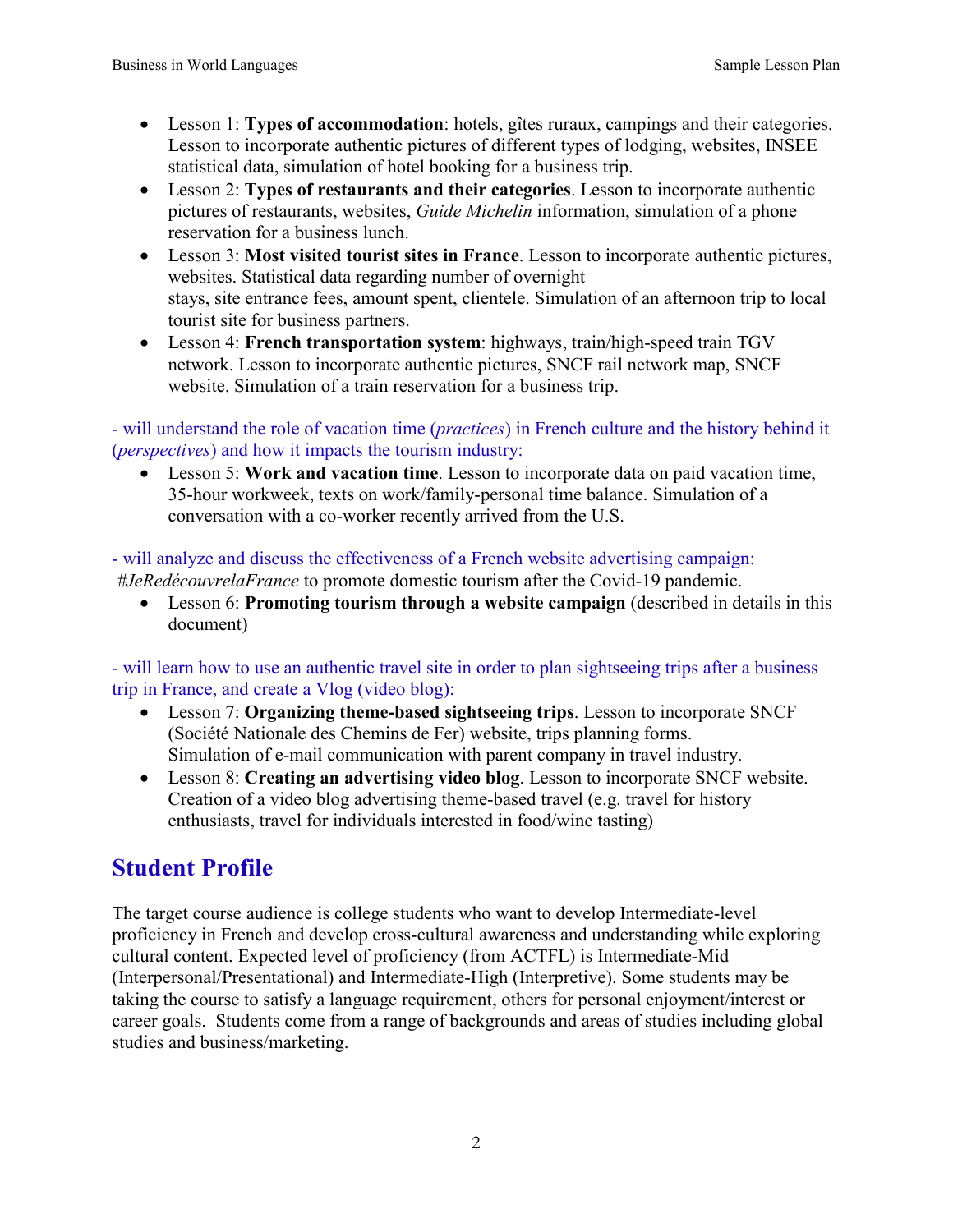## **Sample Learning Plan:**

### **Theme: Promoting Tourism through a Website Campaign**

#### **Enduring Understandings:**

Tourism is an important sector of the French economy that the government helps promote. Tourism campaigns highlight what people consider essential elements of their history, heritage and culture.

#### **Essential questions:**

What constitutes an effective tourism campaign? Which current tourism trends exist in France? How does a French tourism promotion campaign reflect the cultural products and values of the French people?

## **Stage One:**

### **GOALS:**

At the end of this unit in terms of the *World-Readiness Standards*:

### **Communication:**

*Interpretive:* Students will be able to:

-locate main information/supporting details, key words and cultural inferences/perspectives in authentic texts (written and video)

-analyze communication effectiveness in a commercial

*Interpersonal:* Students will be able to:

- participate in simulations including a business meeting simulation where they compare their analysis of a commercial and make recommendations

#### *Presentational:* Students will be able to:

-create a video recording for an audience of native French speakers (Tandem University class-toclass online partnership) discussing the effectiveness of a tourism promotion campaign - create a blog where they outline their strategies to advertise tourism to the U.S. for a French audience

### **Cultures:**

*Products:* Students will be able to:

-understand the important roles of French national entities: the SNCF (national railroad company) with its highspeed train (TGV) network for business and personal travel, the role of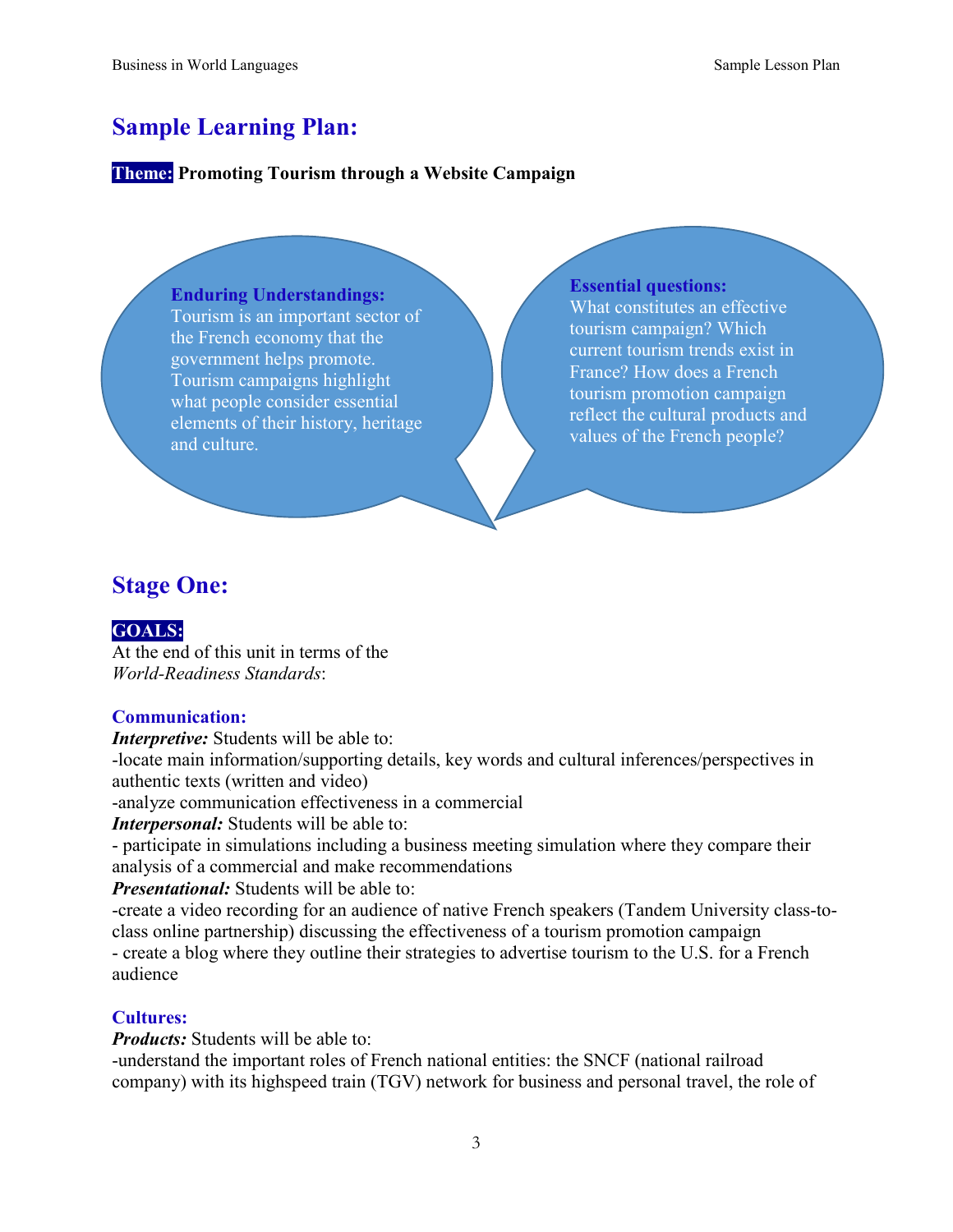a national government agency such as *ATOUT France: Agence de développement touristique de la France* (French National Agency for the Development of Tourism)

*Practices:* Students will be able to:

-understand the general organization of work/vacation in France (5 weeks of paid vacation/year, Summer (in particular August as peak tourism time)

*Perspectives:* Students will be able to:

-understand the cultural values underlying tourism practices: notions of free time, balance between work/personal/family/friends time, the importance of socio-cultural concepts such as 'le patrimoine' (heritage) as example of France's time orientation to the past, 'l'art de vivre' (art of living)

### **Comparisons:**

### *Cultural:*

Students will be able to:

-understand how tourism trends are evolving in France and compare with the U.S.

-understand which cultural products and practices are important in France

### *Language:*

Students will be able to:

-identify expressions/persuasion strategies in advertising

### **Connections:**

Students will be able to: -engage in business-type simulation tasks -analyze a promotional campaign commercial (marketing)

### **Students will know how to use in context**

the following vocabulary and grammatical structures: advertising vocabulary (*le spot publicitaire, le slogan, la population-cible, les techniques de persuasion, l'efficacité, (in)efficace),* vocabulary for expressing an opinion/supporting an opinion (*je suis d'avis que, à mon avis/selon moi, je pense que…. parce que…, un exemple de ce que je disais, pour illustrer mon point de vue),* expressions for comparing/contrasting (*plus/moins que, par rapport à, en comparaison avec),* 

expressions to make recommendations (*je recommande que, je suggère que, je conseille de, il vaudrait mieux), hypothetical clauses*  $(s_i + \text{impar} \hat{a} \cdot \hat{b})$  *conditionnel)* 

**Stage 2:** What will be acceptable evidence of the students' knowledge and abilities?

**Interpretive Tasks:** After reading an authentic text from a tourism promotional campaign website on current domestic tourism trends in France students work in expert groups (jigsaw), they summarize main information and details, analyze intended audience and purpose and share information gathered in their group section with students having read a different section of the text.

In groups students analyze a commercial using a grid (*grille d'analyse*) organized around the *Description/Interpretation/Evaluation* framework.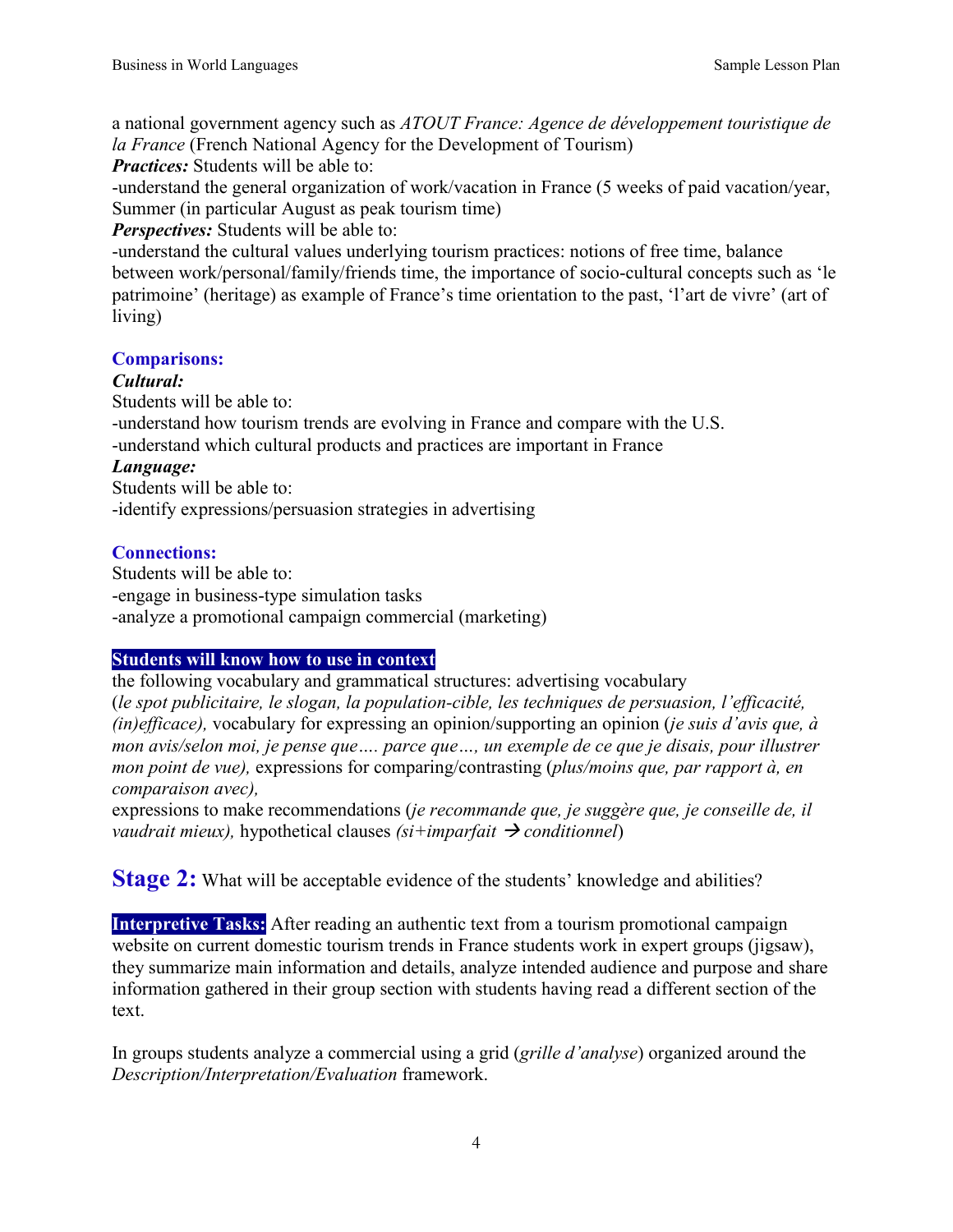**Interpersonal Task:** Students participate in a meeting simulation where they 1) compare their analysis of a commercial and 2) make recommendations to an advertising director to improve its effectiveness.

**Presentational Tasks:** Students create a video for a target audience of native French speakers (University students in France) in which they share their reactions to the effectiveness of a tourism promotional campaign (commercial) and compare/contrast its cultural specificities with cultural features of a U.S. commercial for a similar campaign highlighting underlying cultural values/beliefs.

Students create a blog where they outline their strategies for an advertising campaign to promote tourism in the U.S. for a French audience.

**Stage 3:** What activities will students participate in to prepare them to demonstrate what they know and can do?

**Lesson 6:** *Campagne de promotion touristique #JeRedécouvrelaFrance: connaître les tendances 2021 de voyages en France, analyser un spot publicitaire et discuter de son efficacité* (Tourism promotional campaign #JeRedécouvrelaFrance: 2021 travel trends in France, analyzing a commercial and discussing its effectiveness)

### **Learning Target #1:**

*I can locate main information/supporting details, key words and cultural inferences/perspectives in authentic texts and discuss with peers.* 

### **Learning Scenarios:**

\*Students read a text from *#JeRedécouvrelaFrance* tourism promotional campaign website developed by *ATOUT France* (*Agence de développement touristique de la France*: French National Agency for the Development of Tourism)

*'Les tendances 2021 de vos voyages en France'* (2021 travel trends in France) **<https://www.france.fr/fr/actualite/liste/tendances-voyage-2021>**

The text is divided into 4 sections (jigsaw):

'*On dort éco-responsable'* (Eco-friendly lodging), '*On fond pour le slow tourisme*' (Drawn by slow-tourism), '*On choisit les mobilités douces'* (Choose non-motorized transportation), '*On commence par voyager depuis son canapé*' (Start your trip from your couch). Each section is assigned to a group of 3 students (student A, student B, student C) who become experts on the section content and need to answer these questions: Who is this text written for (audience)? What is the text purpose? Find 3 key words. What is the main idea? What are the underlying details? Which cultural elements in the promotional text do you find particularly innovative, would you like to learn more about? (**Interpretive mode task**)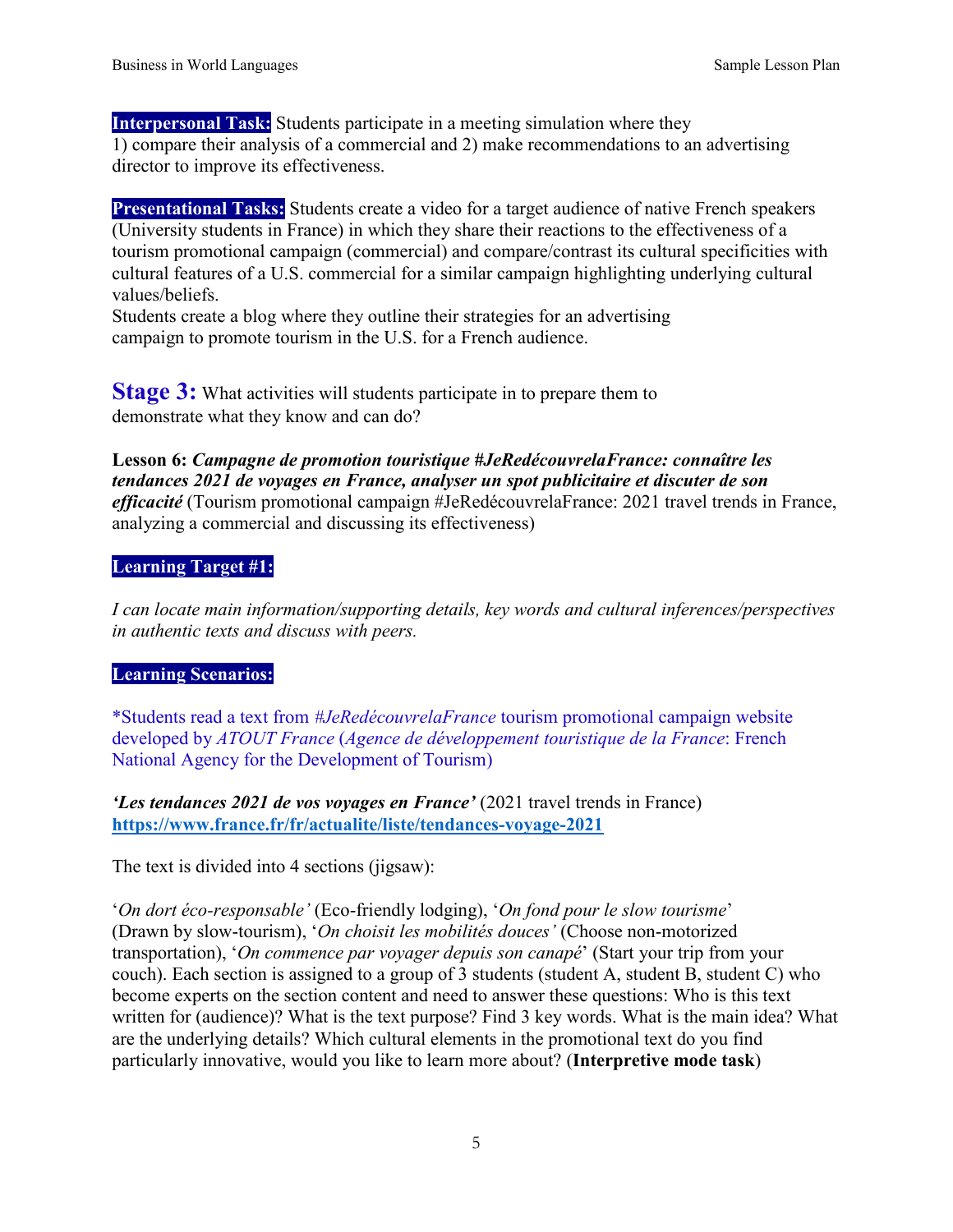\*Students share their interpretations with peers who have read a different section (**Interpersonal mode task**)

#### **Learning Target #2:**

*I can analyze communication effectiveness in a commercial, compare my analysis with peers and make recommendations.* 

#### **Learning Scenarios:**

\*Students watch a commercial from *#JeRedécouvrelaFrance* campaign website: **'A la (re)découverte de ce qui compte vraiment, partout en France':** ((Re)discovering what really matters everywhere in France) **<https://www.youtube.com/watch?v=HwcsGBHPzA4&t=62s>**

In groups of 3 students use a *grille d'analyse* (analysis grid) organized around the Description/Interpretation/Evaluation model (see appendix 1) to analyze the commercial (**Interpretive mode task**)

\*After Describing/Interpreting/Evaluating the commercial students participate in a meeting simulation where they compare their analysis of the commercial and make recommendations to the advertising director of ATOUT France (Agence de développement touristique de la France) to improve its effectiveness. (**Interpersonal mode task**)

### **Learning Target #3:**

*I can create a video recording for an audience of native French speakers and create a blog* 

#### **Learning Scenarios:**

\*Students are participating in a Tandem class-to-class online partnership with a partner University in France and are tasked with preparing an 8-minute video presentation in French (using VoiceThread or Flipgrid or another tech tool) where they react to the *#JeRedécouvrelaFrance* tourism promotion campaign (text and commercial) and its effectiveness. (**Presentational mode task**)

They need to:

- explain whether they find the promotion campaign effective or not and why
- explain 3 main cultural similarities or differences they have noticed between French and American commercials
- answer the following questions:
	- 1) '*Et pour vous qu'est-ce qui compte vraiment?*'

(This is the question asked at the end of the commercial which they can answer as American students: What really counts for you when you engage in tourism activities?) 2) '*Si un spot publicitaire similaire était créé pour les Etats-Unis quels lieux,*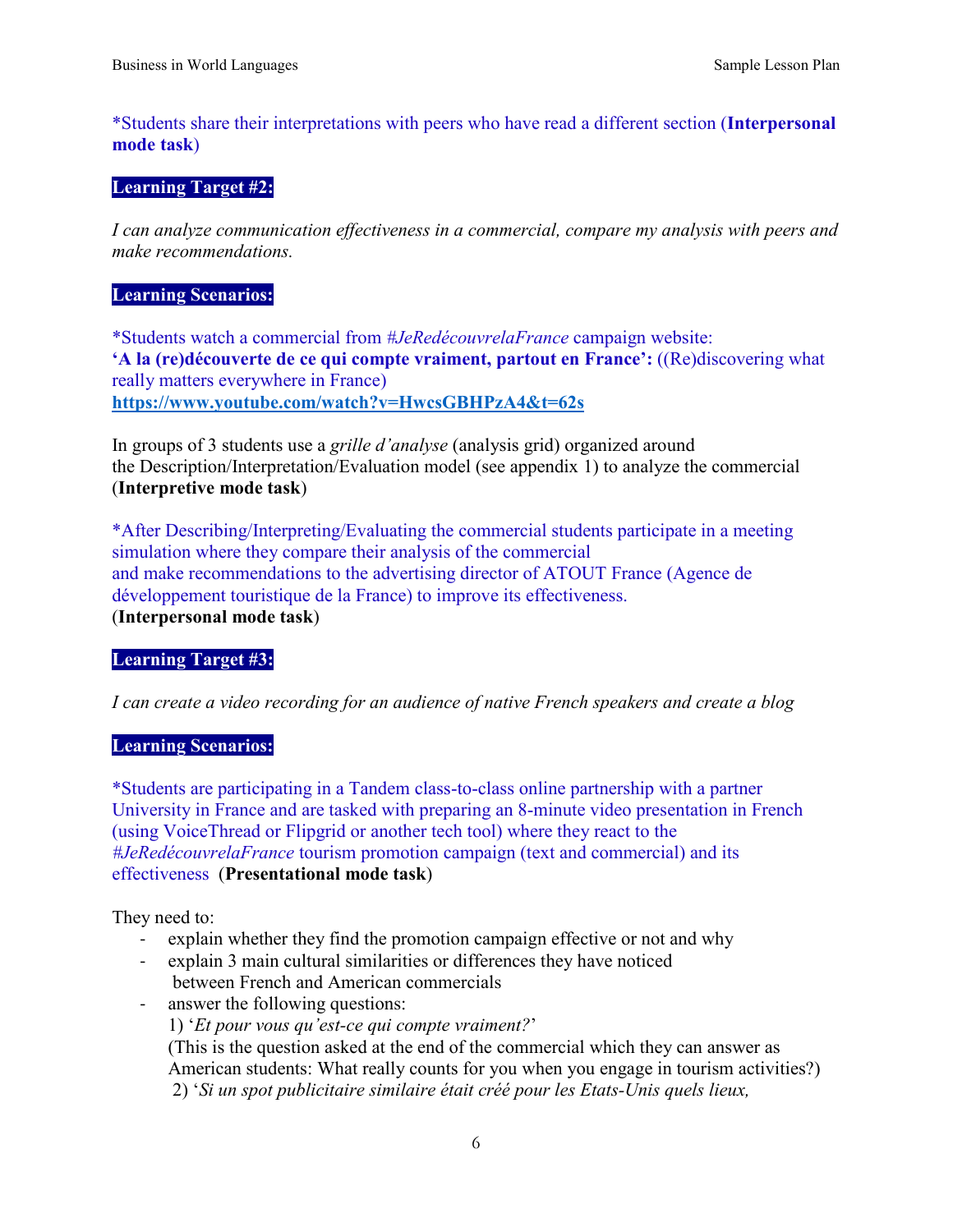*personnes, activités, valeurs seraient représentés*?' (If a similar commercial was created for the United States which locations, people, activities, values would be represented?) (Targeted structure: *si+imparfait/conditionnel*)

\*Students create a blog where they outline their strategies to advertise tourism to the U.S. for a French audience (**Presentational mode task**)

### **Resources suggested in the plan:**

### **YouTube video:**

*#JeRedécouvrelaFrance: A la (re)découverte de ce qui compte vraiment en France,* by ATOUT France (Agence de développement touristique de la France) <https://www.youtube.com/watch?v=HwcsGBHPzA4&t=62s>

### **Website:**

*Les tendances 2021 de vos voyages en France*, by ATOUT France (Agence de développement touristique de la France) <https://www.france.fr/fr/actualite/liste/tendances-voyage-2021>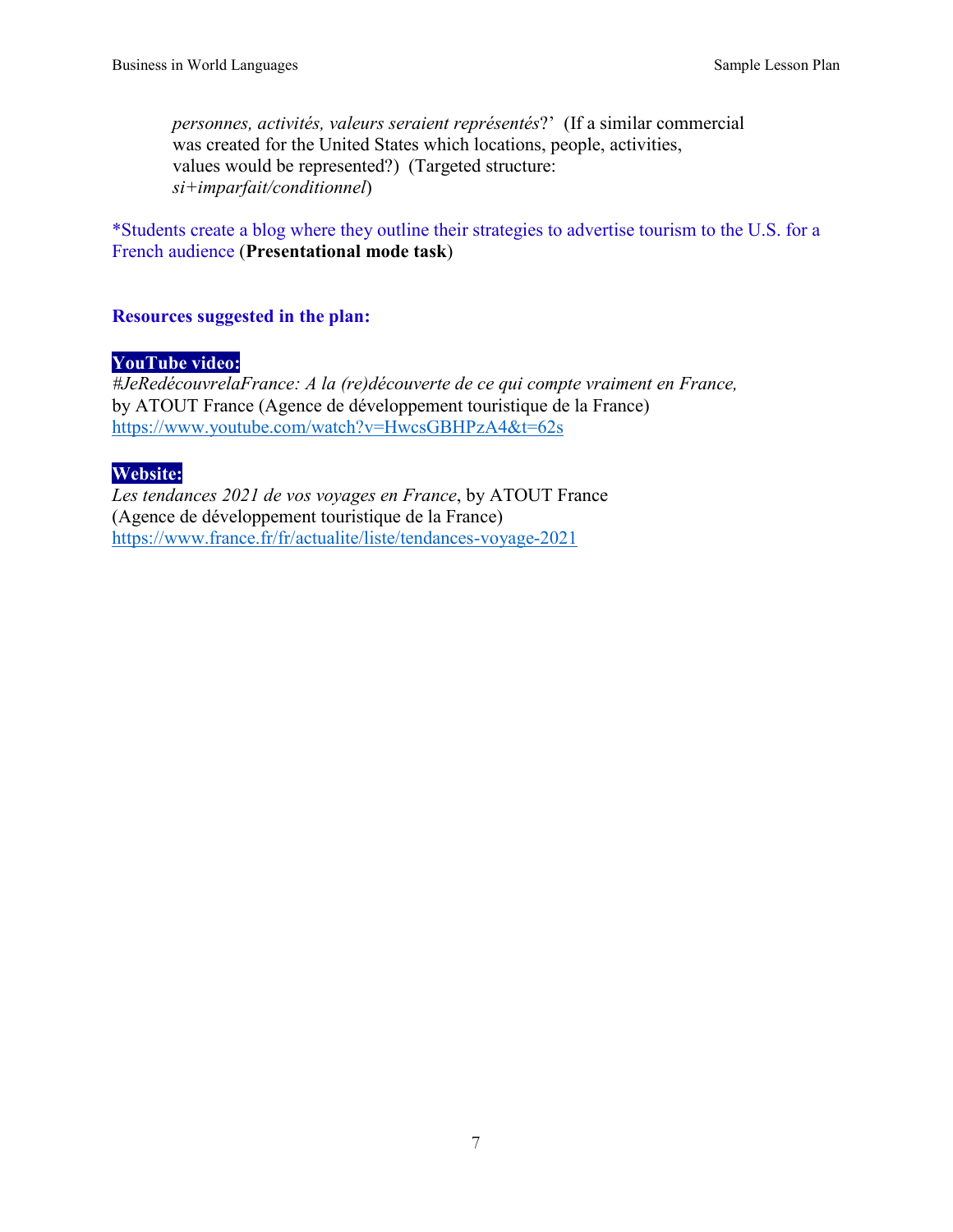### **Appendix 1: Analysis Grid for Commercial Analysis (***Description/Interpretation/Evaluation***)**

### **Description**

*-Que promouvoit ce spot publicitaire?*  (What does this commercial promote?) *-Quels personnages, activités, couleurs, paysages voit-on dans le spot?*  (Which characters, activities, colors, scenery does one see in the commercial?) *-Où se passent les scènes?* (Where do the scenes take place?) *-Quand se passent les scènes?*  (When do the scenes take place?) *-Y a-t'il de la musique? Quel type?*  (Is there music? Which type?)

### **Interprétation**

*-Quelle est l'audience-cible de ce spot publicitaire?*  (Who is the target audience of this commercial?) *-Quel message est véhiculé?*  (Which message is conveyed?) *-Quel est son but?*  (What is the message goal?) *-Pourquoi a-t-on choisi ces personnages? ces lieux? activités?*  (Why were these characters chosen? these locations? activities?) *-Pourquoi a-t-on choisi cette musique?*  (Why was this music chosen?) *-Quelles émotions, quelles sensations peut-on avoir en regardant ce spot publicitaire?*  (Which emotions, feelings can one experience when watching this commercial?) *-Quels sont les arguments utilisés (clairement dits?, implicites?)* (Which arguments are used (clearly stated?, implicit?) *-Qu'est-ce que ce spot publicitaire révèle sur ce qui est valorisé en France?*  (What does this commercial reveal about what is valued in France?)

### **Evaluation:**

*-Pourquoi a-t-on choisi cette approche pour ce spot publicitaire?*  (Why was this approach chosen for this commercial?) *-Ce spot publicitaire vous semble t-il convaincant? Pourquoi?*  (Does this commercial seem effective to you? Why?) *-Qu'est-ce que vous aimez dans ce spot (esthétisme, slogan, musique)?*  (What do you like in this commercial (esthetics, slogan, music)?) *-Qu'est-ce que vous n'aimez pas dans ce spot?*